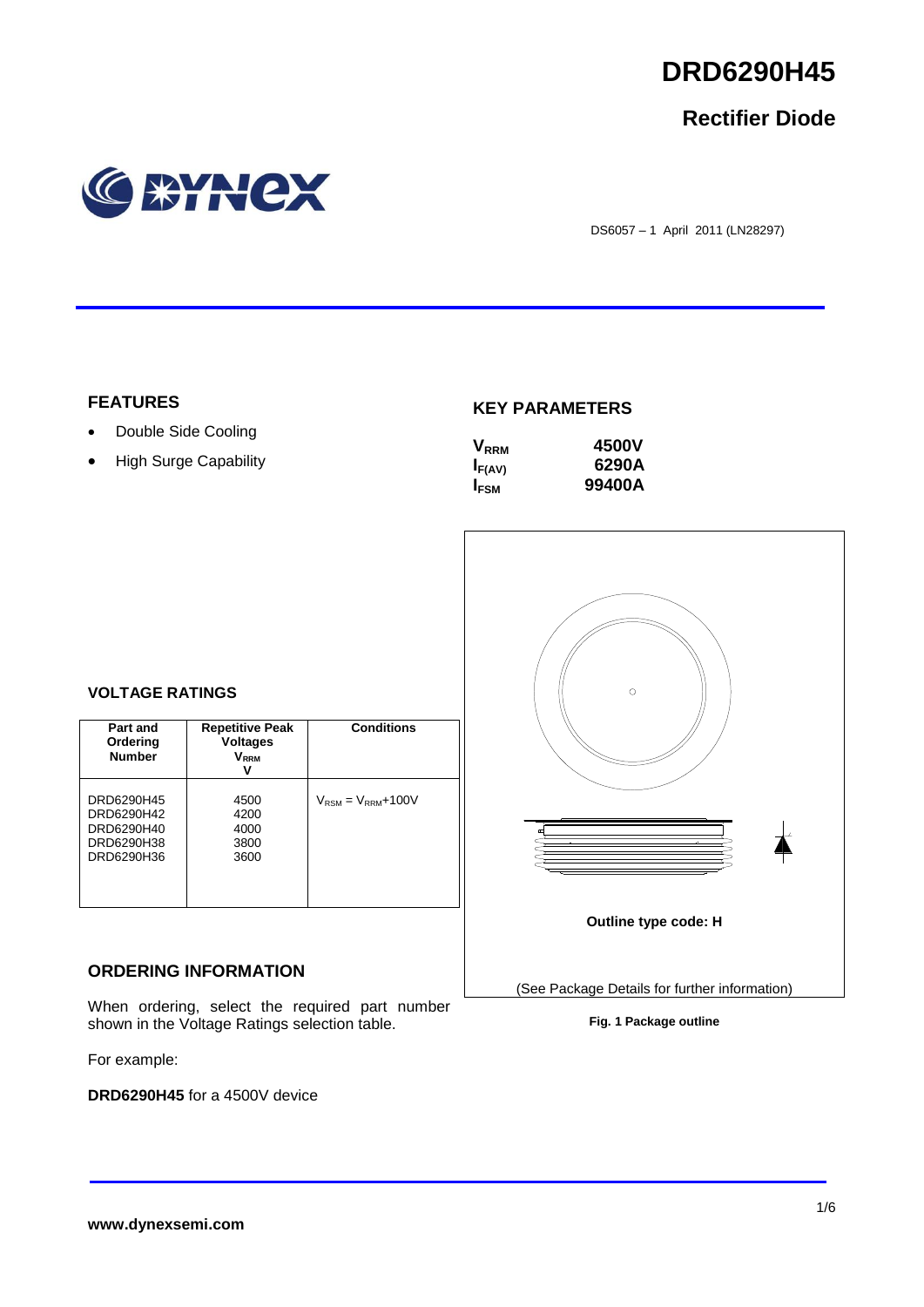

## **CURRENT RATINGS**

**Tcase = 75°C unless stated otherwise**

| Symbol             | <b>Parameter</b>                     | <b>Test Conditions</b>   | Max.  | <b>Units</b> |  |
|--------------------|--------------------------------------|--------------------------|-------|--------------|--|
| Double Side Cooled |                                      |                          |       |              |  |
| $I_{F(AV)}$        | Mean forward current                 | Half wave resistive load | 8110  | A            |  |
| IF(RMS)            | <b>RMS</b> value                     | $\blacksquare$           | 12730 | A            |  |
| IF.                | Continuous (direct) on-state current | $\blacksquare$           | 11470 | A            |  |

### **Tcase = 100°C unless stated otherwise**

| Symbol              | <b>Parameter</b>                     | <b>Test Conditions</b>   | Max. | <b>Units</b> |  |  |
|---------------------|--------------------------------------|--------------------------|------|--------------|--|--|
|                     | <b>Double Side Cooled</b>            |                          |      |              |  |  |
| $I_{F(AV)}$         | Mean forward current                 | Half wave resistive load | 6290 | Α            |  |  |
| I <sub>F(RMS)</sub> | <b>RMS</b> value                     | $\overline{\phantom{0}}$ | 9880 | A            |  |  |
| IF                  | Continuous (direct) on-state current | ۰                        | 8890 | A            |  |  |

## **SURGE RATINGS**

| Symbol      | <b>Parameter</b>                        | <b>Test Conditions</b>                            | Max.  | <b>Units</b>      |
|-------------|-----------------------------------------|---------------------------------------------------|-------|-------------------|
| <b>IFSM</b> | Surge (non-repetitive) on-state current | 10ms half sine, $T_{\text{case}} = 150^{\circ}$ C | 99.4  | kA                |
| $l^2t$      | I <sup>'</sup> t for fusing             | $V_R = 0$                                         | 49.40 | MA <sup>2</sup> s |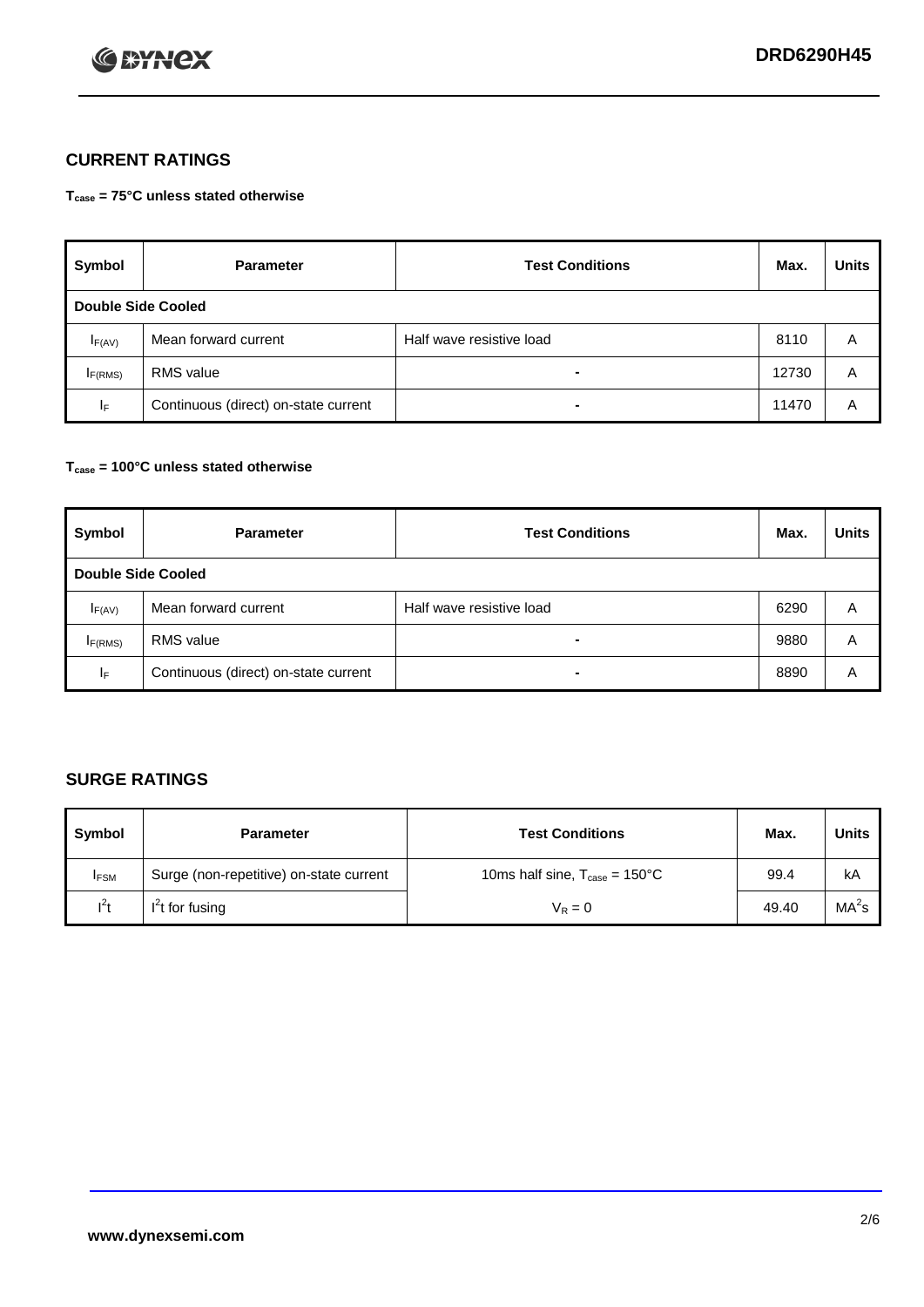## **THERMAL AND MECHANICAL RATINGS**

| Symbol           | <b>Parameter</b>                      | <b>Test Conditions</b>                      |    | Min.  | Max.   | <b>Units</b> |
|------------------|---------------------------------------|---------------------------------------------|----|-------|--------|--------------|
| $R_{th(j-c)}$    | Thermal resistance - junction to case | Double side cooled                          | DC |       | 0.004  | °C/W         |
| $R_{th(c-h)}$    | Thermal resistance – case to heatsink | Double side cooled                          | DC |       | 0.0008 | °C/W         |
| $T_{\rm vj}$     | Virtual junction temperature          | Blocking V <sub>DRM</sub> / <sub>VRRM</sub> |    | $-40$ | 150    | °C           |
| $T_{\text{stg}}$ | Storage temperature range             |                                             |    | $-40$ | 160    | °C           |
| $F_m$            | Clamping force                        |                                             |    | 110   | 130    | kN           |

## **CHARACTERISTICS**

| Symbol                 | <b>Parameter</b>     | <b>Test Conditions</b>                                                                           | Min.                     | Max.  | <b>Units</b> |
|------------------------|----------------------|--------------------------------------------------------------------------------------------------|--------------------------|-------|--------------|
| $V_{FM}$               | Forward voltage      | At 6000A peak, $T_{\text{case}} = 150^{\circ}$ C                                                 |                          | 1.19  | V            |
| <b>I</b> <sub>RM</sub> | Peak reverse current | At $V_{DRM}$ , $T_{case} = 150^{\circ}C$                                                         |                          | 600   | mA           |
| $Q_{\rm S}$            | Total stored charge  | $I_F = 4000A$ , dl <sub>RR</sub> /dt = 10A/us<br>$T_{\text{case}} = 150^{\circ}$ C, $V_R = 100V$ |                          | 9000  | μC           |
| V <sub>TO</sub>        | Threshold voltage    | At $T_{vi} = 150^{\circ}$ C                                                                      | $\overline{\phantom{0}}$ | 0.80  | V            |
| $r_{\text{T}}$         | Slope resistance     | At $T_{vi} = 150^{\circ}$ C                                                                      | $\overline{\phantom{0}}$ | 0.065 | $m\Omega$    |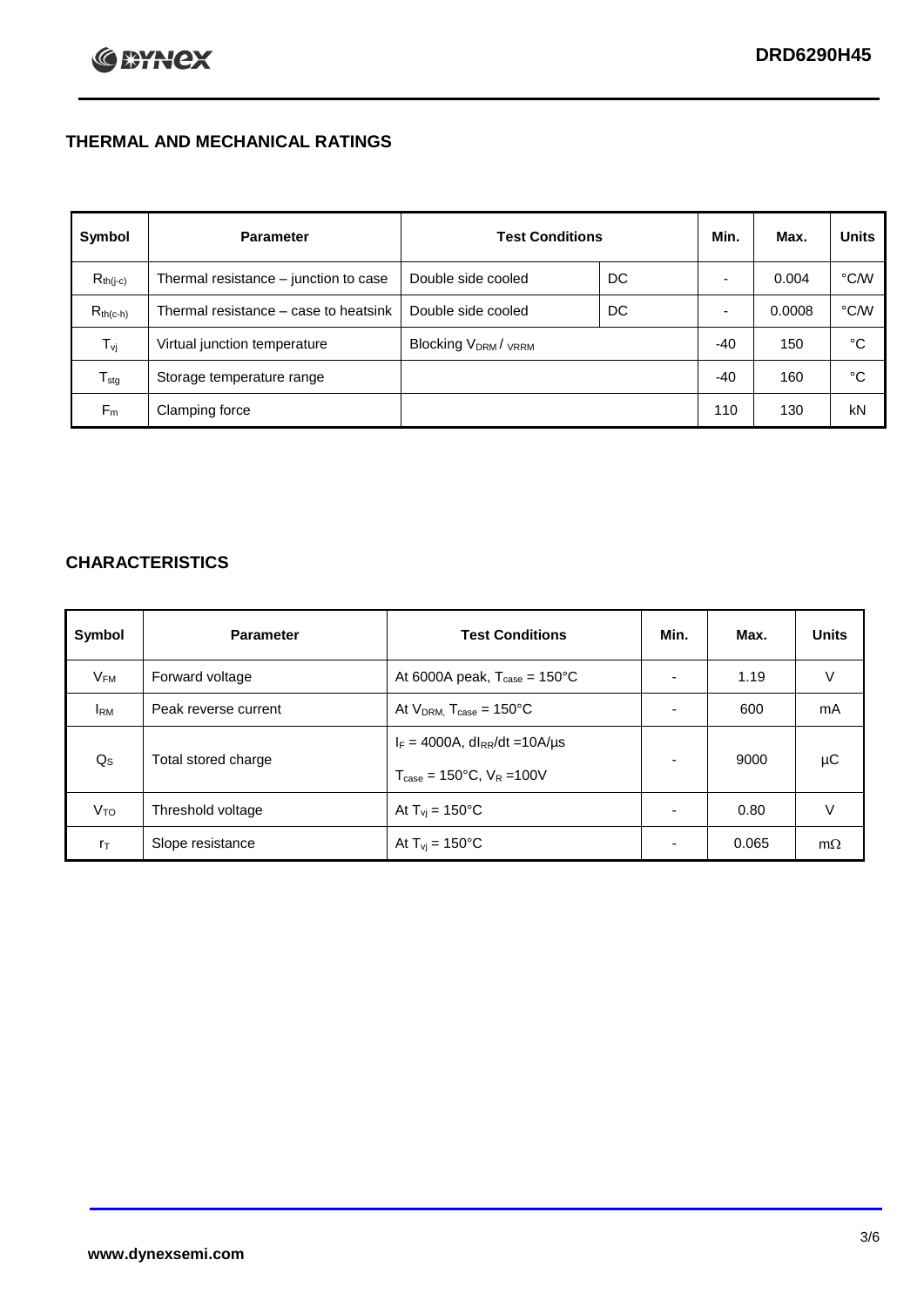# **C BYNCX**

### **CURVES**



### **Fig.2 Maximum forward characteristics Fig.3 Dissipation curves**





**junction to case**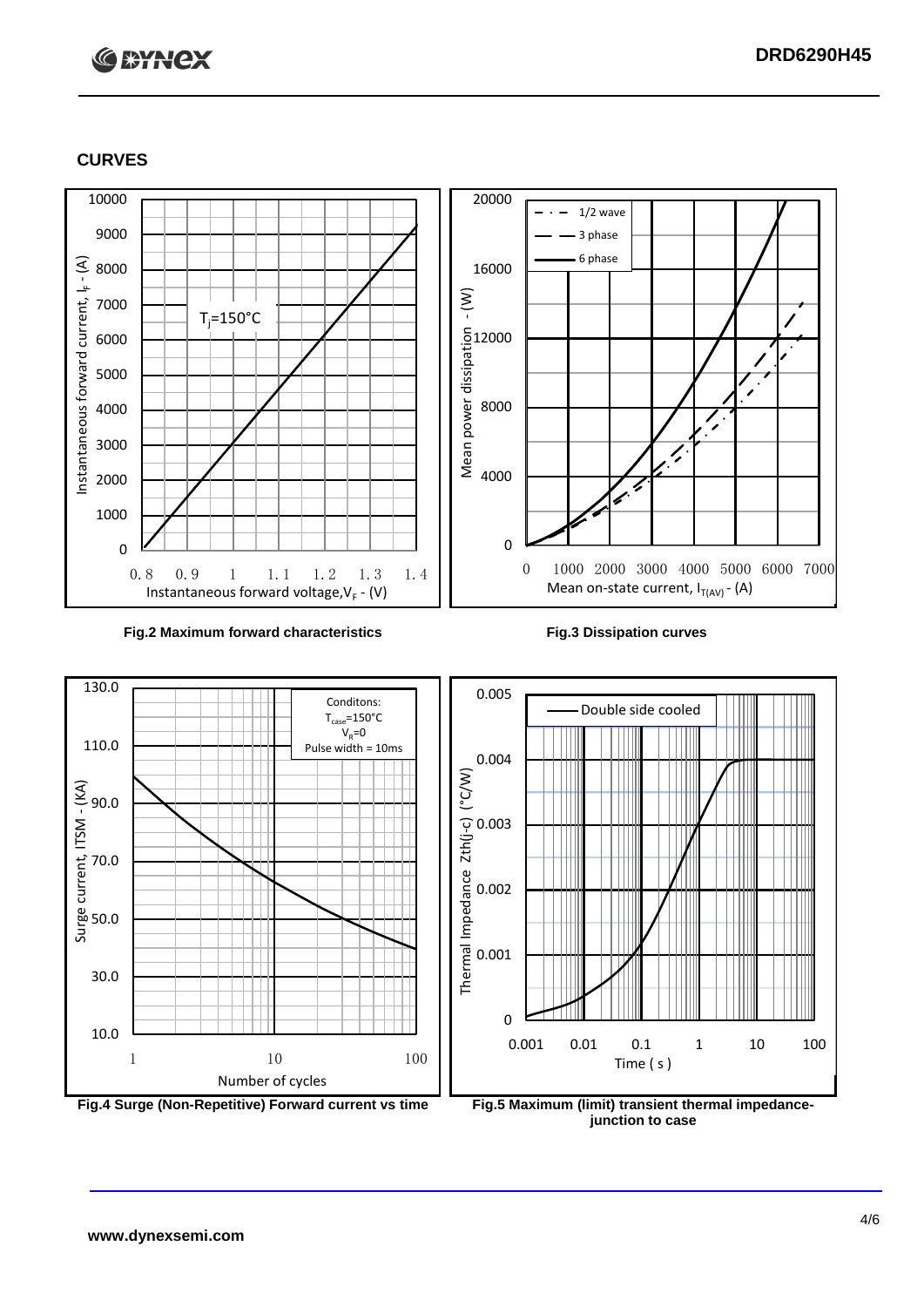

### **PACKAGE DETAILS**

For further package information, please contact Customer Services. All dimensions in mm, unless stated otherwise. DO NOT SCALE.



### **Note:**

Some packages may be supplied with gate and or tags.